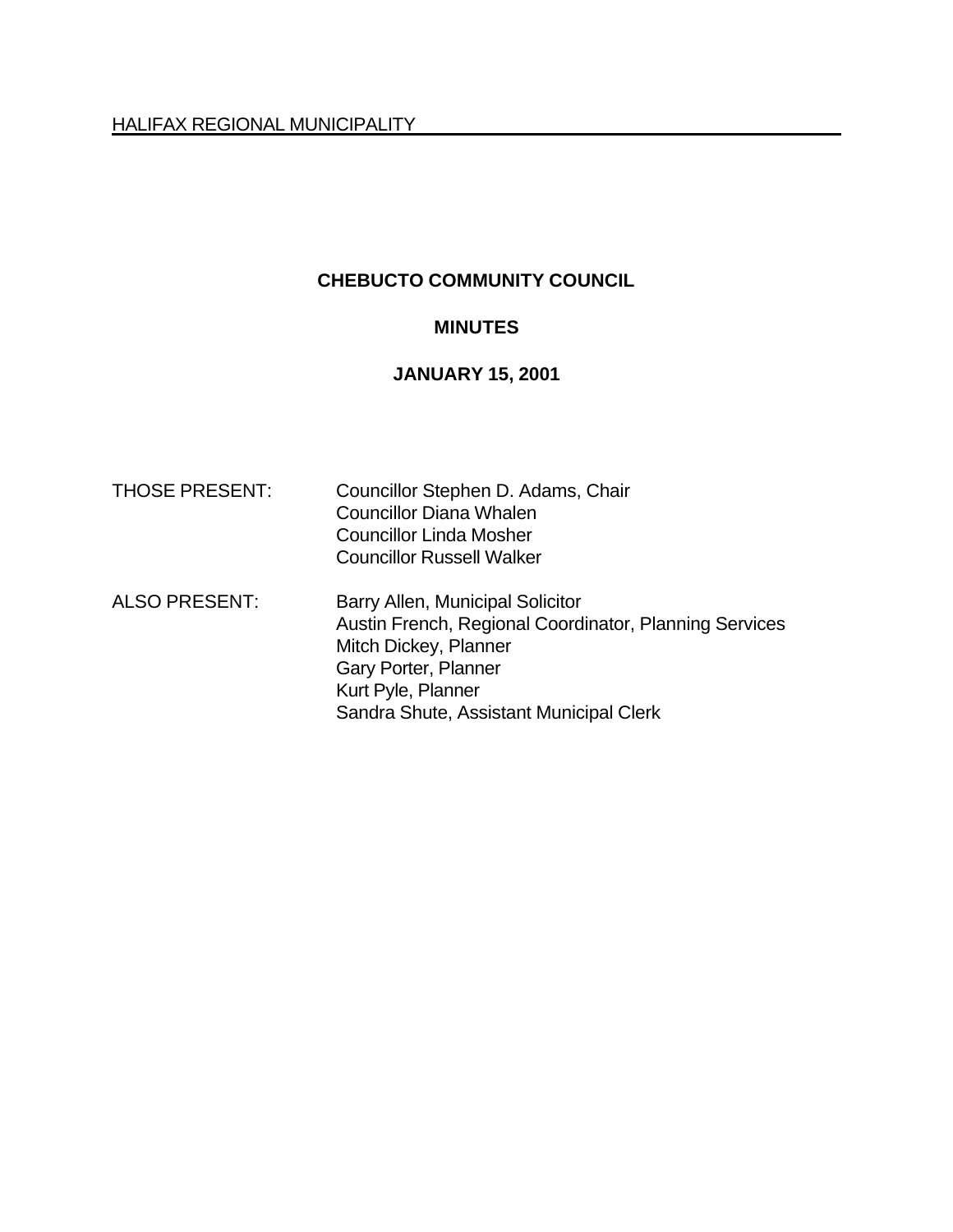# **TABLE OF CONTENTS**

| 1. |                                                              |                                                                                                                                                                                             |  |  |  |  |
|----|--------------------------------------------------------------|---------------------------------------------------------------------------------------------------------------------------------------------------------------------------------------------|--|--|--|--|
| 2. | <b>Approval of Minutes</b>                                   |                                                                                                                                                                                             |  |  |  |  |
|    | 2.1<br>Special Council Session - December 12, 2000  4<br>2.2 |                                                                                                                                                                                             |  |  |  |  |
| 3. |                                                              | Approval of the Order of Business and Approval of Additions and Deletions  4                                                                                                                |  |  |  |  |
| 4. | <b>Business Arising Out of the Minutes</b>                   |                                                                                                                                                                                             |  |  |  |  |
|    | <b>Status Sheet Items</b>                                    |                                                                                                                                                                                             |  |  |  |  |
|    |                                                              | 2232 Old Sambro Road - On-Going Flooding Problems  4<br>4.1.1<br>Improvements to Kearney Lake Road  4<br>4.1.2<br>Herring Cove Road Project re Arbour Day in Spryfield  5<br>4.1.6<br>4.1.7 |  |  |  |  |
| 5. |                                                              |                                                                                                                                                                                             |  |  |  |  |
| 6. |                                                              |                                                                                                                                                                                             |  |  |  |  |
| 7. |                                                              |                                                                                                                                                                                             |  |  |  |  |
| 8. | <b>Public Hearings</b>                                       |                                                                                                                                                                                             |  |  |  |  |
|    | 8.1                                                          | Case 00317 - Application for an Amendment to a Development<br>Agreement, "Stoneridge on the Park" (formerly Stanley Park),                                                                  |  |  |  |  |
| 9. | Correspondence, Petitions and Delegations                    |                                                                                                                                                                                             |  |  |  |  |
|    | 9.1                                                          | Presentations                                                                                                                                                                               |  |  |  |  |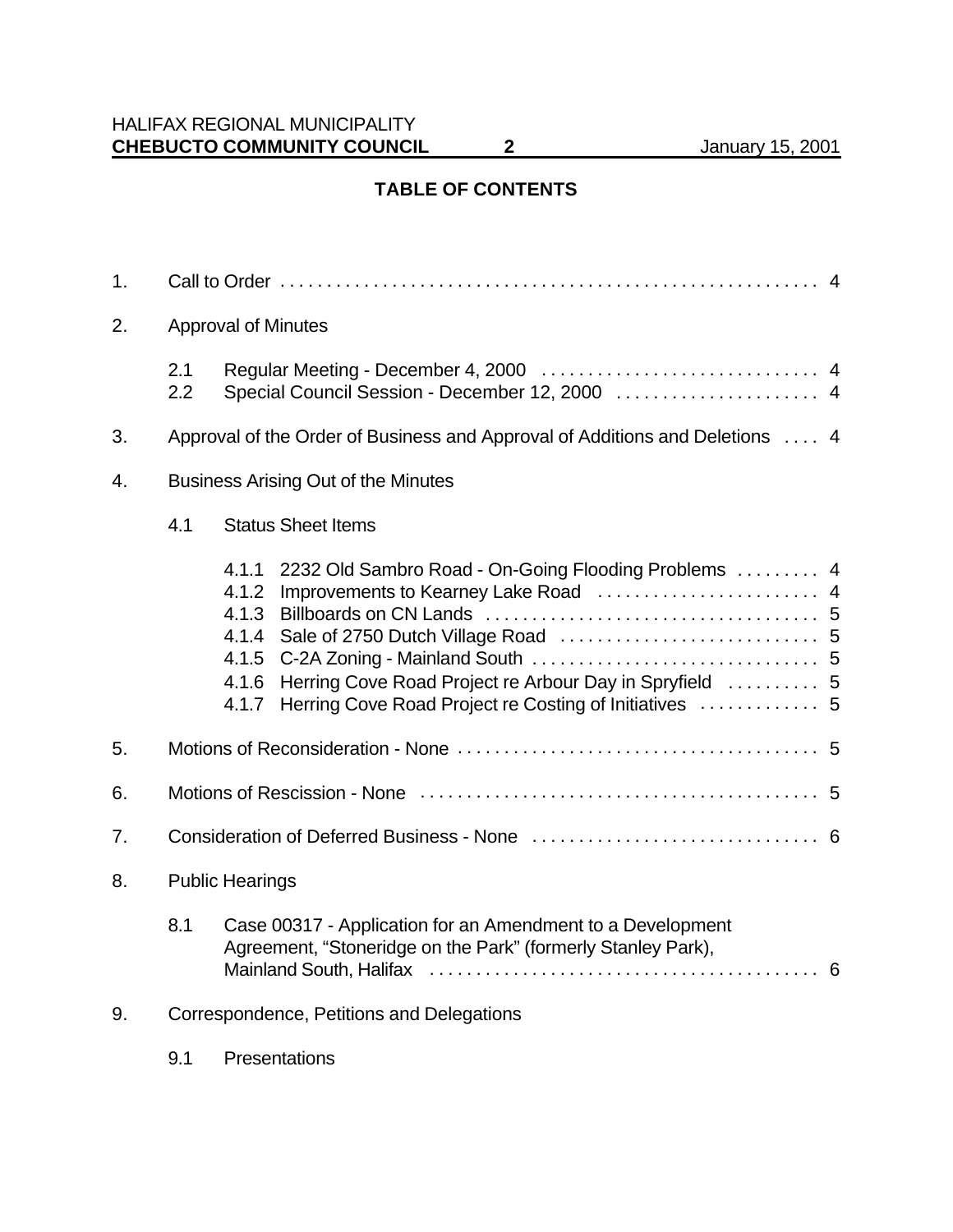|     |                    |       | <b>HALIFAX REGIONAL MUNICIPALITY</b><br><b>CHEBUCTO COMMUNITY COUNCIL</b> | $\mathbf{3}$ | January 15, 2001                                                                                                                    |  |
|-----|--------------------|-------|---------------------------------------------------------------------------|--------------|-------------------------------------------------------------------------------------------------------------------------------------|--|
|     |                    | 9.1.1 | Implementation of a Construction and Demolition - C & D                   |              |                                                                                                                                     |  |
| 10. | Reports            |       |                                                                           |              |                                                                                                                                     |  |
|     | 10.1<br>10.2       |       |                                                                           |              | Case 00098 - Herring Cove Area Settlement and Servicing Strategy 10<br>Halifax/Halifax County Waters Advisory Board Appointment  12 |  |
| 11. |                    |       |                                                                           |              |                                                                                                                                     |  |
| 12. | <b>Added Items</b> |       |                                                                           |              |                                                                                                                                     |  |
|     | 12.1               |       |                                                                           |              |                                                                                                                                     |  |
| 13. |                    |       |                                                                           |              |                                                                                                                                     |  |
| 14. |                    |       |                                                                           |              |                                                                                                                                     |  |
| 15. |                    |       |                                                                           |              |                                                                                                                                     |  |
| 16. |                    |       |                                                                           |              |                                                                                                                                     |  |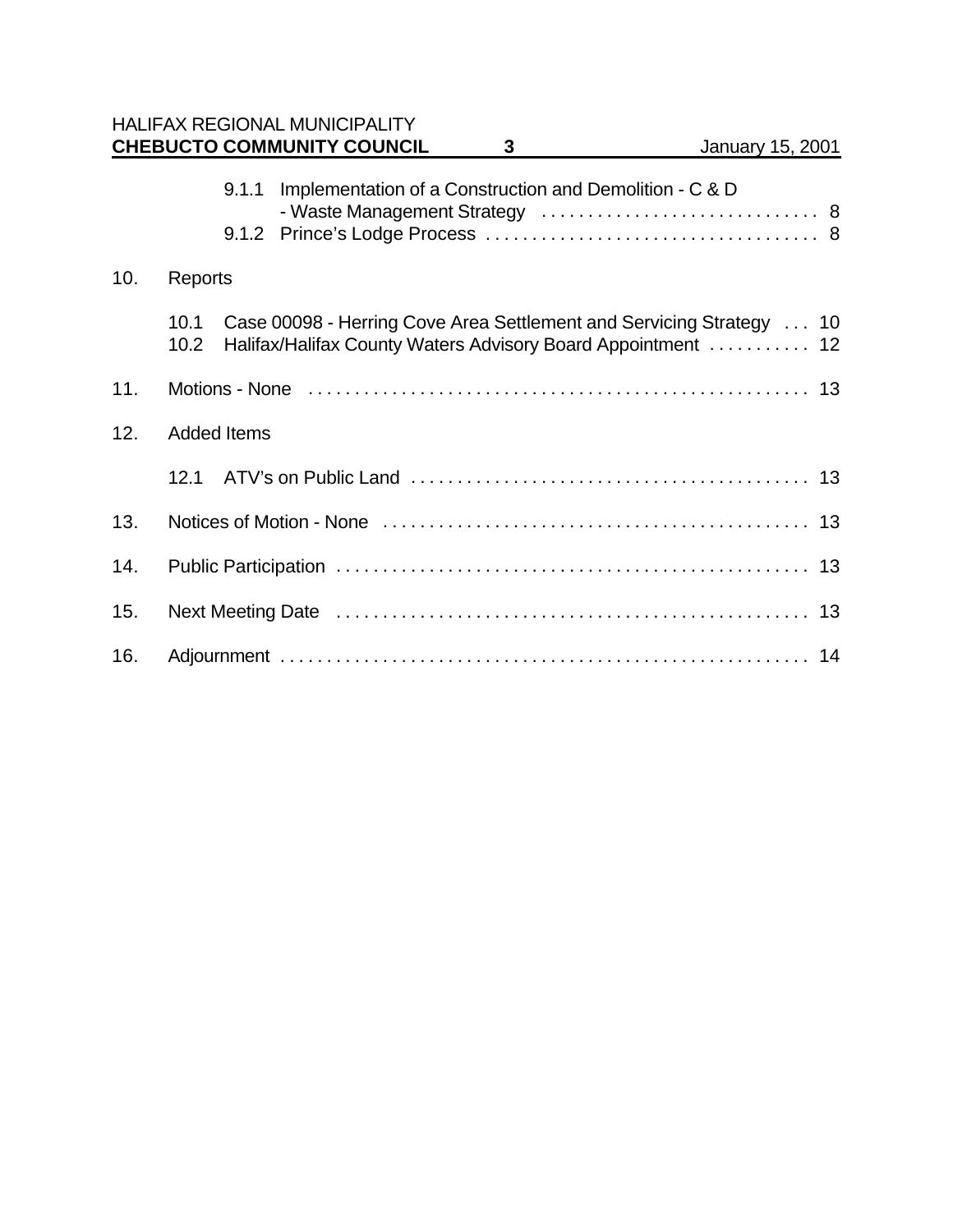### 1. **CALL TO ORDER**

The meeting was called to order at 7:00 p.m. in the Council Chambers at 2750 Dutch Village Road by the Chairman.

#### 2. **APPROVAL OF MINUTES**

#### 2.1 **Regular Meeting - December 4, 2000**

**MOVED by Councillor Whalen, seconded by Councillor Mosher to approve the Minutes of Regular Meeting held on December 4, 2000. MOTION PUT AND PASSED.**

### 2.2 **Special Council Session - December 12, 2000**

**MOVED by Councillor Walker, seconded by Councillor Mosher to approve the Minutes of Special Council Session held on December 12, 2000. MOTION PUT AND PASSED.**

### 3. **APPROVAL OF THE ORDER OF BUSINESS AND APPROVAL OF ADDITIONS AND DELETIONS**

Added Items: ATV's on Public Lands - Councillor Adams

**MOVED by Councillor Walker, seconded by Councillor Mosher to approve the Order of Business as amended. MOTION PUT AND PASSED.**

#### 4. **BUSINESS ARISING OUT OF THE MINUTES**

#### 4.1 **Status Sheet Items**

#### 4.1.1 2232 Old Sambro Road - On-Going Flooding Problems

Councillor Adams advised that this issue is still being addressed by Legal Services and the Province.

#### 4.1.2 Improvements to Kearney Lake Road

Councillor Whalen advised that this issue has been raised with the Province; however, there has been no action.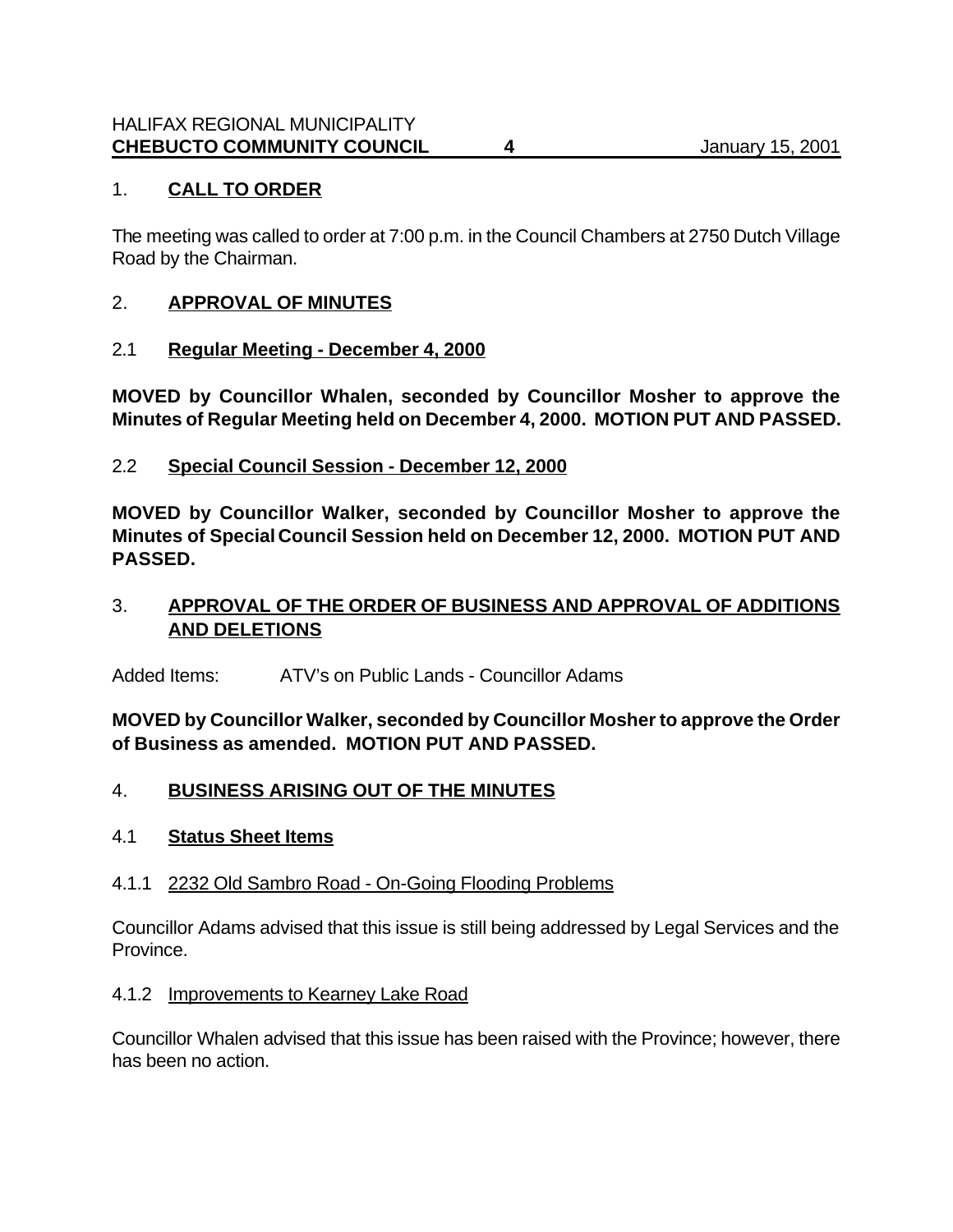### 4.1.3 Billboards on CN Lands

Councillor Walker requested that this item be removed from the Status Sheet as it is being dealt with by Regional Council.

#### 4.1.4 Sale of 2750 Dutch Village Road

The following information was before Community Council:

- Memorandum dated January 8, 2001 from Building Management Services providing information on the status.
- Memorandum dated January 11, 2001 from Building Management Services providing additional information on the status.

Councillor Mosher asked if Maritime Life has agreed to the changes made by Regional Council. In response, Mr. Gary Porter, Planner advised that Maritime Life has 180 days from the entering of the original agreement to make up their minds.

### 4.1.5 C-2A Zoning - Mainland South

On a question from Councillor Adams as to the status of the requested report, Mr. Porter advised he expected the report would be ready in the next couple months.

#### 4.1.6 Herring Cove Road Project re Arbour Day in Spryfield

An Information Report dated December 12, 2000 was before Community Council from Wayne Anstey, Municipal Solicitor as to whether or not it was within the authority of Community Council to declare Arbour Day in Spryfield.

Councillor Adams advised he wanted to ensure that the declaration and endorsement of Arbour Day in Spryfield should be part of the on-going contribution from Community Council to the community and part of the on-going process being initiated. This should be part of the costing of initiatives.

#### 4.1.7 Herring Cove Road Project re Costing of Initiatives

Report not received as yet.

## 5. **MOTIONS OF RECONSIDERATION** - None

6. **MOTIONS OF RESCISSION** - None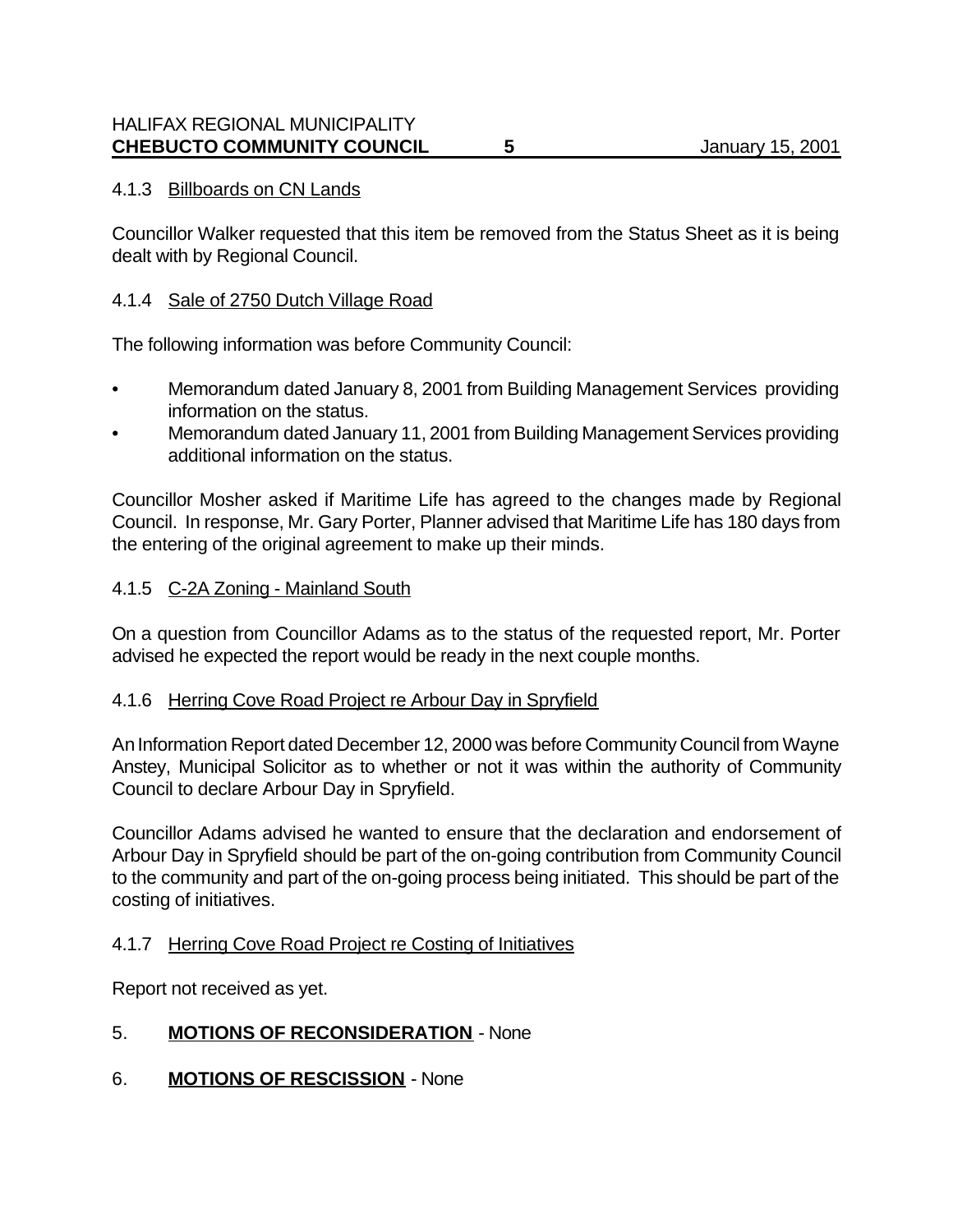#### 7. **CONSIDERATION OF DEFERRED BUSINESS** - None

#### 8. **PUBLIC HEARINGS**

#### 8.1 **Case 00317 - Application for an Amendment to a Development Agreement, "Stoneridge on the Park" (formerly Stanley Park), Mainland South, Halifax**

A Staff Report dated December 7, 2000 was before Community Council.

Gary Porter, Planner provided an overview of the application with the aid of overheads. During the course of his presentation, he indicated that all lots in this stage will be 50' wide and, with the exception of five, will all be 5,000 sq.ft. A couple would be slightly less and, technically, because of the wording in the agreement, it makes those R-0 lots. The difficulty was that with R-0 lots, the standards are zero on one side and 12' on the other. There is nothing to prevent the sideyard from being greater. The idea of small lot standards of 32' wide and 12' sideyards was to ensure sufficient room between the driveways, etc. As the lots get larger, there is more room to manoeuver. Staff was recommending the standard adopted for most CDD's that for single family dwellings, a sideyard of 4' on one side and a minimum of 12' between the buildings.

Councillor Mosher asked if the amendment was for the five lots only. In response, Mr. Porter advised it would apply to all the lots in this phase because they are all greater than 4,000 sq. ft. but there were only five lots that have the 0-12 problem if the change does not go through. The other lots would have to comply with the normal R-1 standard which is 8' on both sides or reduced to 4' if there is a garage.

The Chair then called for speakers in favour or against the application.

Mr. J. R. Younker, 19 Herbert Road said he was concerned with how close the development would be to Herbert Road. He was concerned with the quality of housing to be built on these small lots because cheaper houses would downgrade the value of the houses already in the area. As to the road, it was very hard to access St. Margarets Bay Road without a light. He was concerned traffic would cut through rather than going out North West Arm Drive.

Mr. Steve Milligan, AMEC, on behalf of the developer, in response to Mr. Younker's comments, advised that all lots would be 100' deep minimum. Herbert Road normally has a setback of 20' from the street line and about 40' back yard. The connection shown between Herbert Road and Walter Havill Drive will be a walkway; there is no planned thoroughfare to be built. Walter Havill Drive is built to North West Arm Drive with a fully signalized intersection. There will be no traffic from this development through to Herbert Road.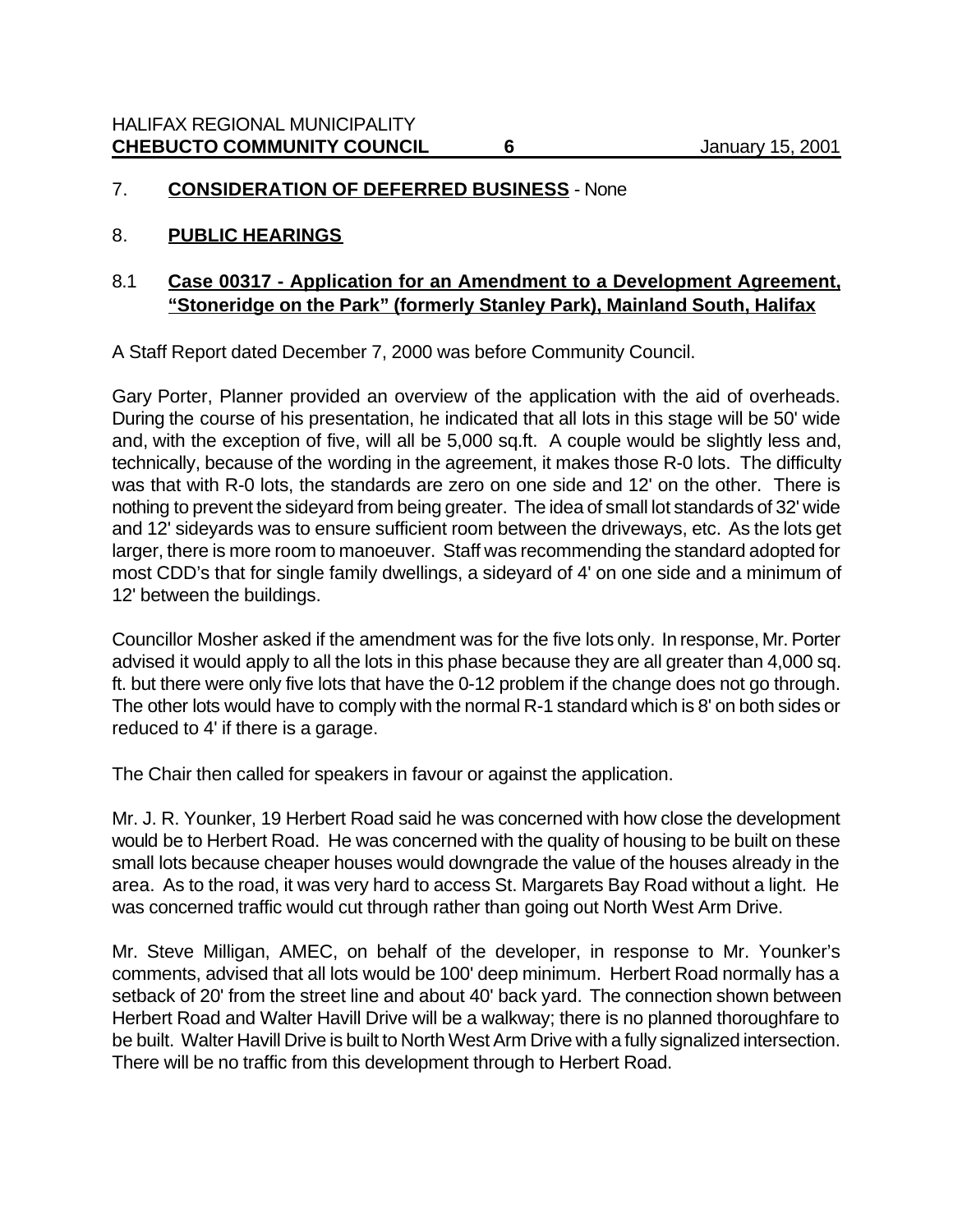## HALIFAX REGIONAL MUNICIPALITY **CHEBUCTO COMMUNITY COUNCIL 7** January 15, 2001

With regard to the issue of sideyards, Mr. Milligan advised this was mainly a housekeeping item; there will be no visual difference between a house built as R-0 to what is proposed. It was just the position of the house in relation to the lot line. The developer has decided to reduce the density to make it a more up-scale project. House values will be substantial. Along Hail Pond lot prices will be quite high.

Councillor Walker asked what Mr. Milligan meant by substantial house values. In response, Mr. Milligan advised between \$140,000 and \$200,000. Lots around Hail Pond would be higher. It will depend on the style of house and what each homeowner wishes.

Ms. Marjorie Willison, 40 Rockingstone Road stated she was disturbed with destruction along Hail Pond during development. She asked if there was anything in the agreement with the developer and homeowners as to how to treat the properties that abut Hail Pond and whether or not there will be an insistence on buffer plants to protect Hail Pond.

Mr. Porter, in response, advised there was nothing about planting; however, the lots did not go right down to Hail Pond. The Municipality owns the land between the lots and Hail Pond.

Ms. Willison asked, then, how was it that the strip the Municipality owns seems to have been destroyed of vegetation.

Mr. Porter, in response, advised that the amendment in question was to do with the sideyard. He agreed to find out and call Ms. Willison.

The Chair called three times for additional speakers. There were none.

**MOVED by Councillor Walker, seconded by Councillor Whalen to close the Public Hearing. MOTION PUT AND PASSED.**

**MOVED by Councillor Mosher, seconded by Councillor Whalen to approve the Development Agreement attached as Appendix "A" to the Staff Report dated December 7, 2000.** 

**Further, require that the Development Agreement be signed within 120 days, or any extension thereof granted by Council on request of the applicant, from the date of final approval by Council and any other bodies as necessary, whichever is later; otherwise, this approval will be void and obligations arising hereunder shall be at an end.** 

**MOTION PUT AND PASSED.**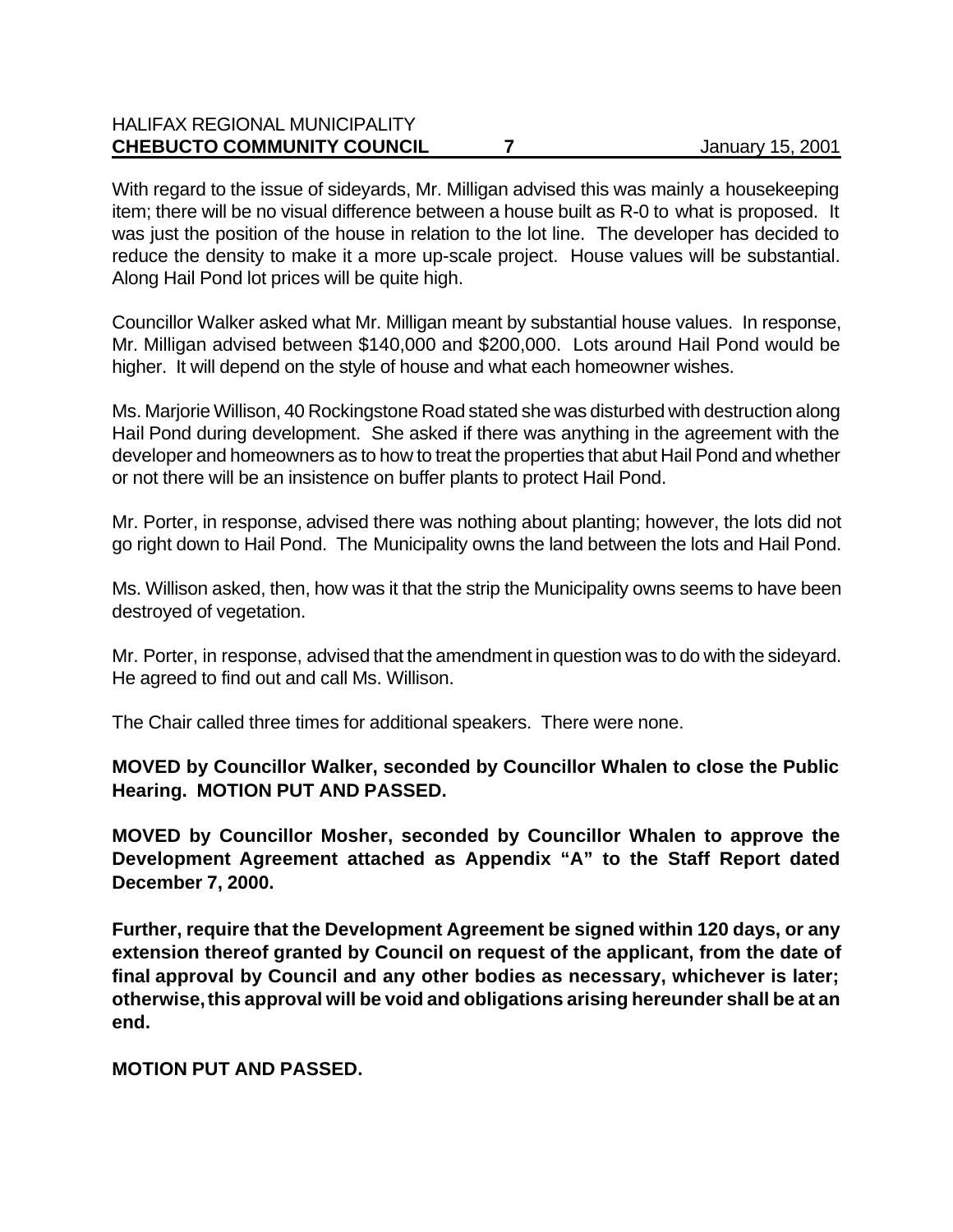### 9. **CORRESPONDENCE, PETITIONS AND DELEGATIONS**

#### 9.1 **Presentations**

#### 9.1.1 Implementation of a Construction and Demolition - C & D - Waste Management **Strategy**

Mr. Kurt Pyle, Planner provided background information on the need for a C & D Waste Management Strategy, outlined the proposed consultation process by way of a chart and outlined the meetings that were proposed in the near future in all areas of the Municipality. He asked Chebucto Community to consider when it would hold a Public Meeting in this regard.

Community Council agreed to hold the Public Meeting in conjunction with the Chebucto Community Council meeting on February 5, 2001.

Mr. Pyle agreed to circulate a list of meetings once the meeting dates have been confirmed.

Councillor Walker stated it was nice to hold all the meetings referred to but no one knows where the sites will be located yet. Right now it was not in anybody's back yard so no one was really concerned about C & D's, the regulations for same, how far they should be from people's properties or what sort of neighbourhood they should be in. He wanted information on possible sites so that the general public could be informed of the possible sites prior to the regulations being put in place. People would then know whether or not they might be affected.

Mr. Pyle, in response, advised that staff has criteria developed which will be taken to the public. Criteria would include such items as how big the property should be, should it be on a secondary road or major collector. The computer software was still available that was used for Otter Lake and it will indicate which lots meet the criteria. Staff could then come back to the public with potential sites based on public input.

#### 9.1.2 Prince's Lodge Process

Councillor Whalen explained that there were 907 acres involved in this issue with 60% covered by Chebucto Community Council and the remainder within the former Town of Bedford. It will host about 17,000 residents when complete and have a big impact on all of the Municipality. Since there are five different landowners, a coordinated effort has resulted in a single proposed Master Plan for the whole area. There were two different Planning Strategies and Land Use By-laws involved.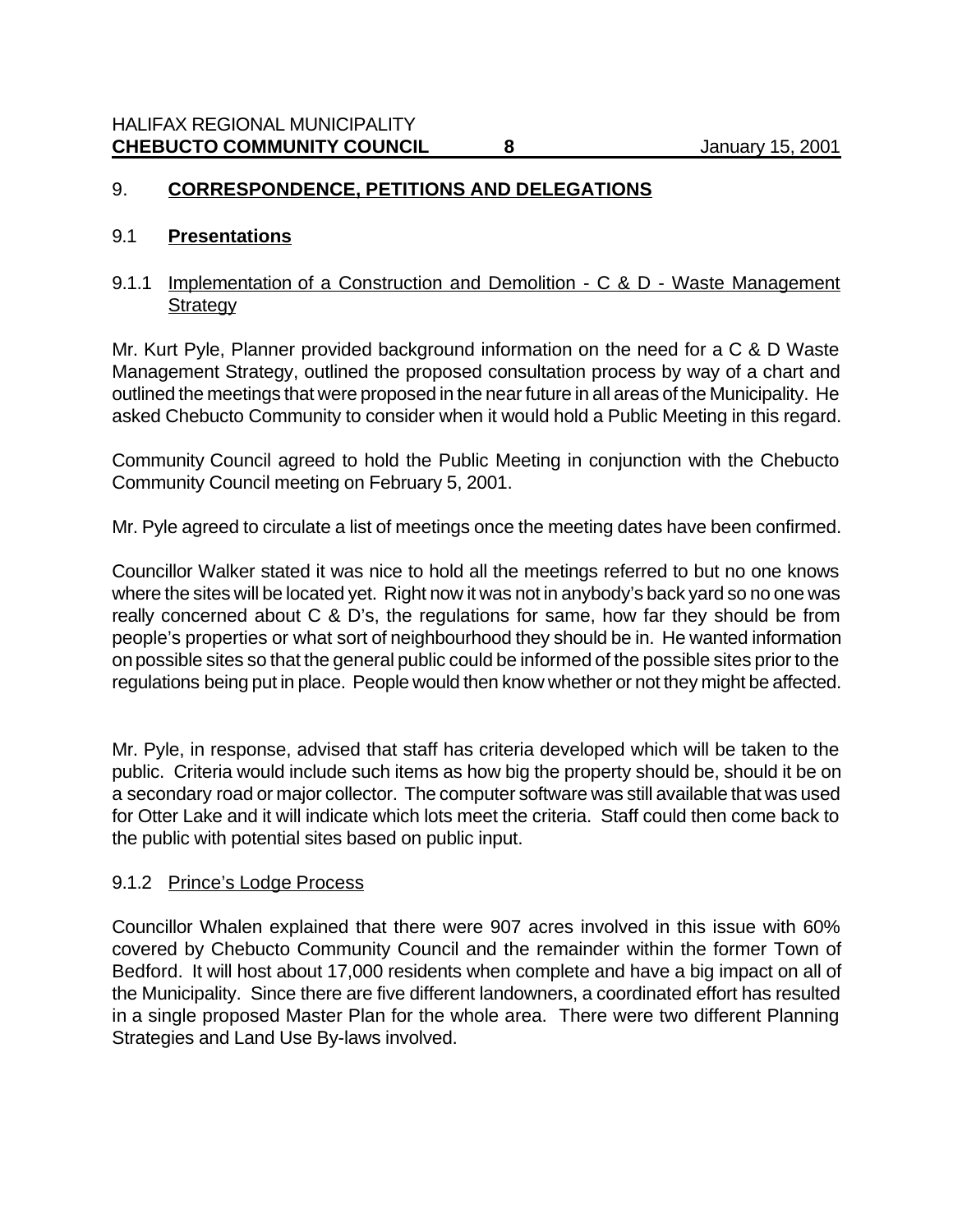| <b>HALIFAX REGIONAL MUNICIPALITY</b> |                  |
|--------------------------------------|------------------|
| <b>CHEBUCTO COMMUNITY COUNCIL</b>    | January 15, 2001 |

Councillor Whalen advised further that there has been some confusion with the public participation process. She looked to Mr. Austin French, Regional Coordinator, Planning Services to provide an explanation.

Mr. Austin French explained the public participation process was approved by Regional Council in June, 1999 which included discussion with the North West Planning Advisory Committee but did not include the detailed program which is currently being considered. Councillor Whalen indicated that North West Planning Advisory Committee held a Public Meeting on December 13, 2000 and there would be three Public Meetings taking place this month; however, the mandate for this Committee was for District 21 (Bedford) only. She advised that staff has been asked to outline a process whereby there would be direct public participation for the residents of District 16 (the Halifax side of the proposed development). She would have preferred a joint process to look at the development as a whole but the process is already well underway at this point so it is not possible.

Mr. French then provided an outline of the public meetings held to date and the details on how the initial draft documents had been prepared by Wallace Macdonald and Lively. When North West Planning Advisory Committee indicated its dissatisfaction with the process to date to Regional Council, Regional Council directed staff to develop a planning program more satisfactory to the Planning Advisory Committee. This evolved into the meeting held on December 13 plus the three meetings scheduled for later this month. He advised that the notification list for the meetings involved approximately 1500 residents. 500 of those were in the community of Crestview, Paper Mill Lake and the other 1000 were on the south side of Hemlock Ravine Park in District 16. Out of this broad consultation, staff would develop recommendations to Planning Advisory Committee, with revised documents. From there, it was staff's intention to request that a joint meeting be held of North West Community Council and Chebucto Community Council. These two Community Councils might decide to hold a Public Meeting after that.

Mr. French advised that as a result of concerns expressed by Councillors Whalen and Walker, staff felt it was appropriate to update Community Council. It was still staff's view that the best strategy is to stick to the program laid out and not add any additional public sessions until the two Community Councils have been advised of the depth and breadth of all the consultation. Because of the wide circulation - advertisements and letters to residents - reasonable representation would be achieved across the board. He asked for an indication from Chebucto Community Council as to whether or not Community Council was comfortable with this process or if they wanted some other process.

Councillor Whalen referred to the advertisement for the three public meetings and the fact that it did not mention North West Planning Advisory Committee as the host of those meetings, although they are all being held in Bedford. She asked if that was an attempt to make the meetings more inclusive.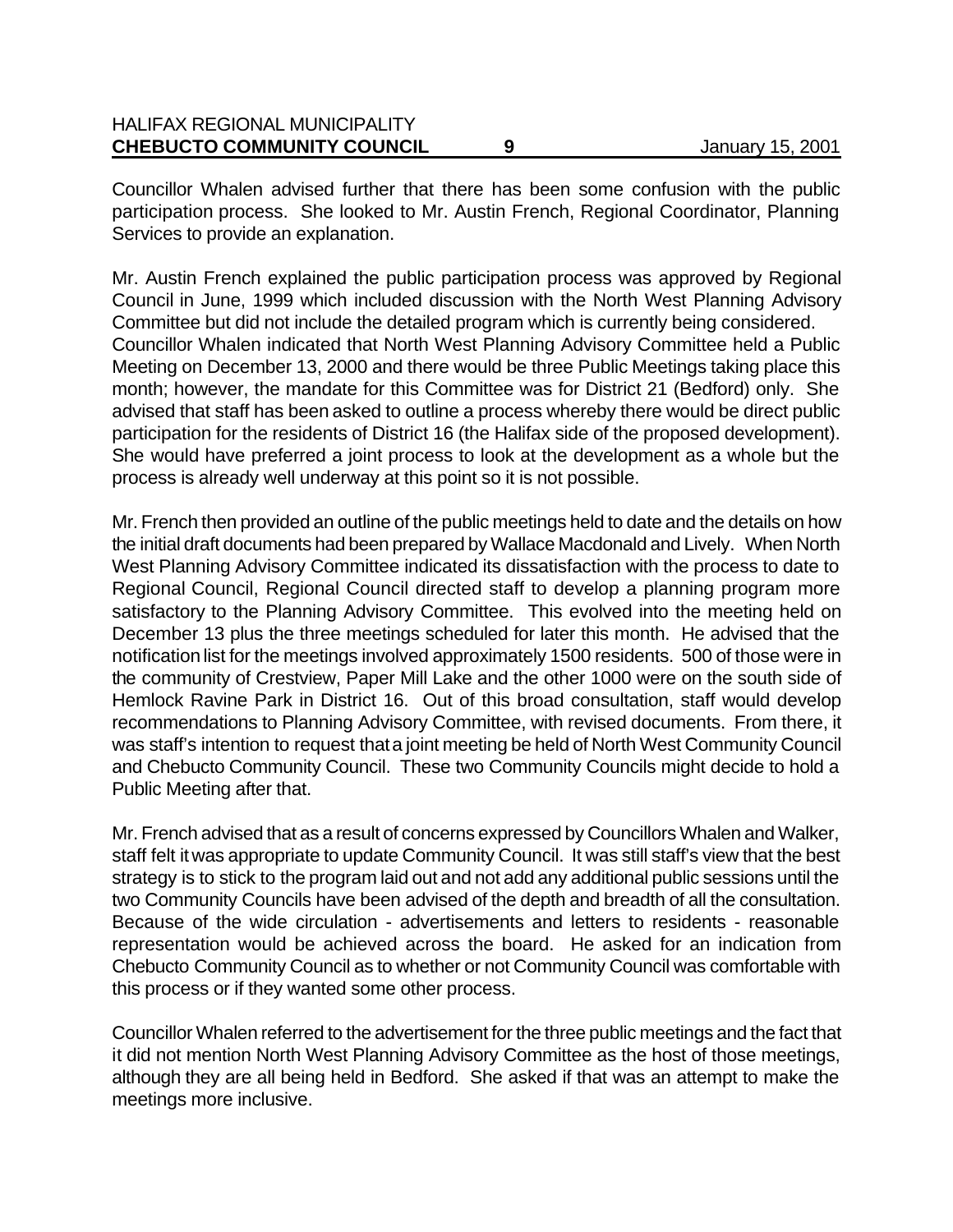#### HALIFAX REGIONAL MUNICIPALITY **CHEBUCTO COMMUNITY COUNCIL 10** January 15, 2001

Mr. French responded that it was felt that because of some of the concerns raised at the first meeting and the workshop format to be used at the three meetings, that the meetings would be less formal.

Councillor Whalen referred to the mandate of North West Planning Advisory Committee which stops at the old Town line and asked if the workshops would take into account the integrated proposed community.

Mr. French, in response, said it was clearly the intent of staff to encourage dialogue from everyone.

Councillor Mosher asked who would be chairing the three meetings in Bedford.

In response, Mr. French advised that Councillor Goucher from Bedford would be there but the meetings would be driven by staff. He understood that Councillor Goucher would make the initial introduction. Councillor Whalen could also take an active role jointly with Councillor Goucher.

Councillor Whalen agreed that this was a good solution given that the recommendation from staff was that there be no duplication of meetings. It was important that the concerns and specifics of District 16 be properly relayed and incorporated into the plans coming forward.

It was agreed that Community Council members could decide, at the next meeting, whether or not more public meetings were required, after the three meetings were held in Bedford.

#### 10. **REPORTS**

#### 10.1 **Case 00098 - Herring Cove Area Settlement and Servicing Strategy**

A Staff Report dated January 10, 2001 was before Community Council.

Mr. Mitch Dickey, Planner provided an overview of the application with the aid of overheads. During the course of his presentation, he advised that there were two items that needed clarification prior to going to Public Hearing. He advised that there had been heavy involvement and major commitment of time from the Executive of the local Ratepayers Association. The community goals that came out through the public consultation process and what was recommended in the consultants report are reflected in the Staff Report. The consultants worked with the local residents, HRM and Regional Water Commission staff. The amendments involve changes to the Municipal Planning Strategy, Land Use By-law and Subdivision By-law.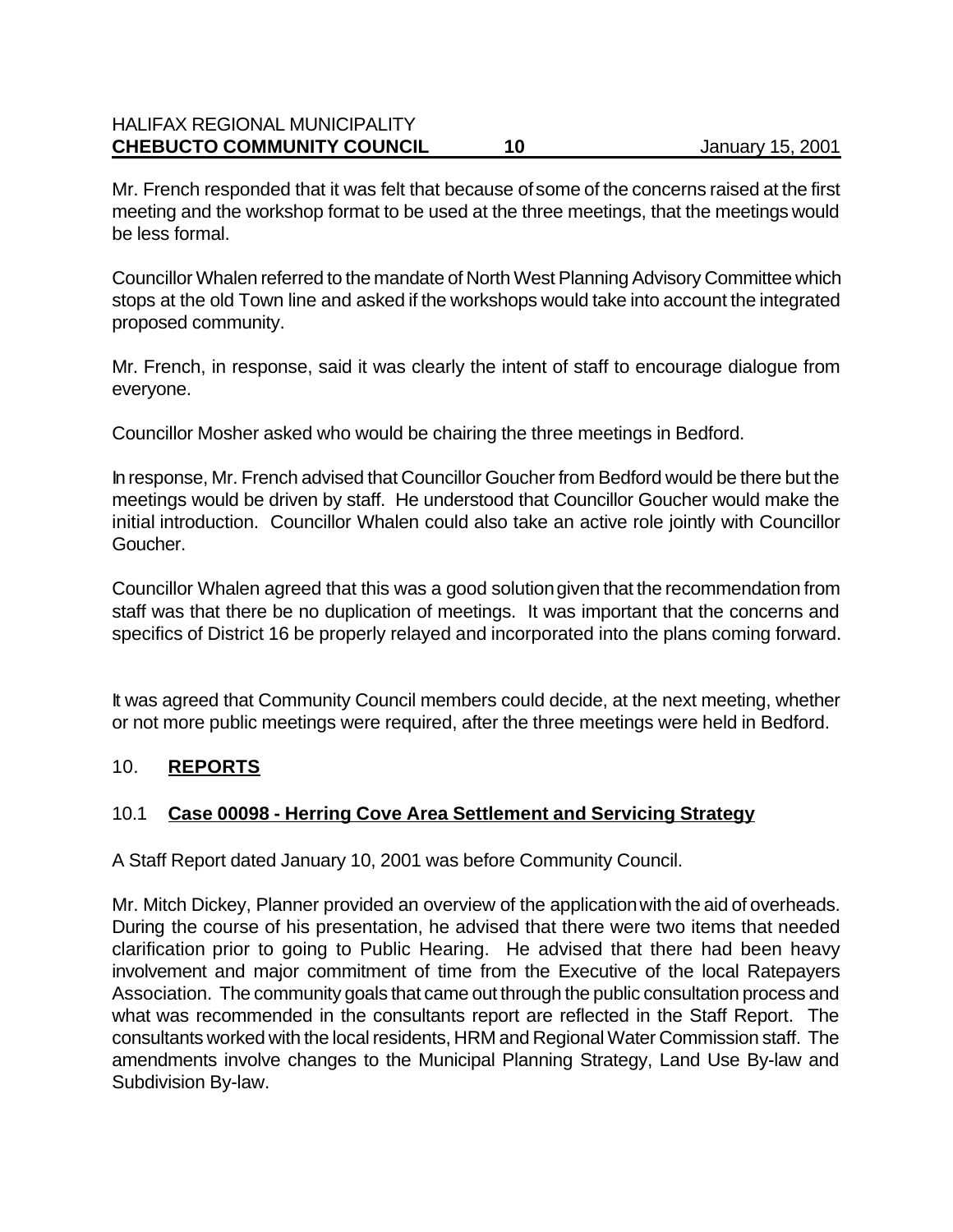#### HALIFAX REGIONAL MUNICIPALITY **CHEBUCTO COMMUNITY COUNCIL 11** January 15, 2001

Mr. Dickey indicated changes that staff was recommending prior to Community Council moving the issue forward to Regional Council for Public Hearing:

- 1. Add "contiguous" to proposed Policy RES-2E(b) as shown on page 16 of the Staff Report immediately preceding the words "common open space".
- 2. Delete proposed Section 19.5 from the proposed amendments to the Land Use Bylaw as shown on page 22 of the Staff Report.

Councillor Adams requested the indulgence of Community Council to hear from the public at this time, even though this was not a Public Hearing as this is a landmark process and decision. Community Council members agreed.

Mr. Bruce Calnen, 26 Oceanview Drive, reading from prepared text, outlined concerns that needed to be dealt with prior to a decision regarding location and access to the reservoir.

Community Council agreed to forward a copy of Mr. Calnen's presentation to Carl Yates, General Manager, Halifax Regional Water Commission. The Water Commission will be siting the reservoir/tower. It will be something done in the design phase of the water delivery system.

Ms. Marjorie Willison, 40 Rockingstone Road, although happy for the Herring Cove residents, expressed concern that there may be a major impact on Spryfield in terms of opening Spryfield to development. There was an asset in Spryfield's green space. Because the current Plan for Spryfield was out of date, there was no way to have development and preservation of green space at the same time. She asked when a review of the Plan would take place as it was long overdue.

Mr. Brian Dempsey, 3 Margaret Lorne Drive, Chair, Herring Cove Ratepayers Association congratulated Planning Department, Councillor Adams and the Herring Cove community on the work done with regard to the servicing strategy. The strategy the Herring Cove community has come up with is second to none. As far as Spryfield is concerned, he felt there would be no detriment to Spryfield as it protects McIntosh Run.

Councillor Adams also acknowledged the work involved by the Executive of the Herring Cove Ratepayers Association and Planning Department. He said it was the first time, as far as he knew, that the community has had that much input into its future. Referring to access to water in Herring Cove, he pointed out that this has been a long-standing issue and it would have been very easy for the Executive to say to just extend the water and let whatever happens, happen. The Executive, however, took one of the most courageous steps that could be taken by any group of individuals and decided to plan for their children and grandchildren to ensure that when development occurs, it is the right development. That is what is going forward to Regional Council.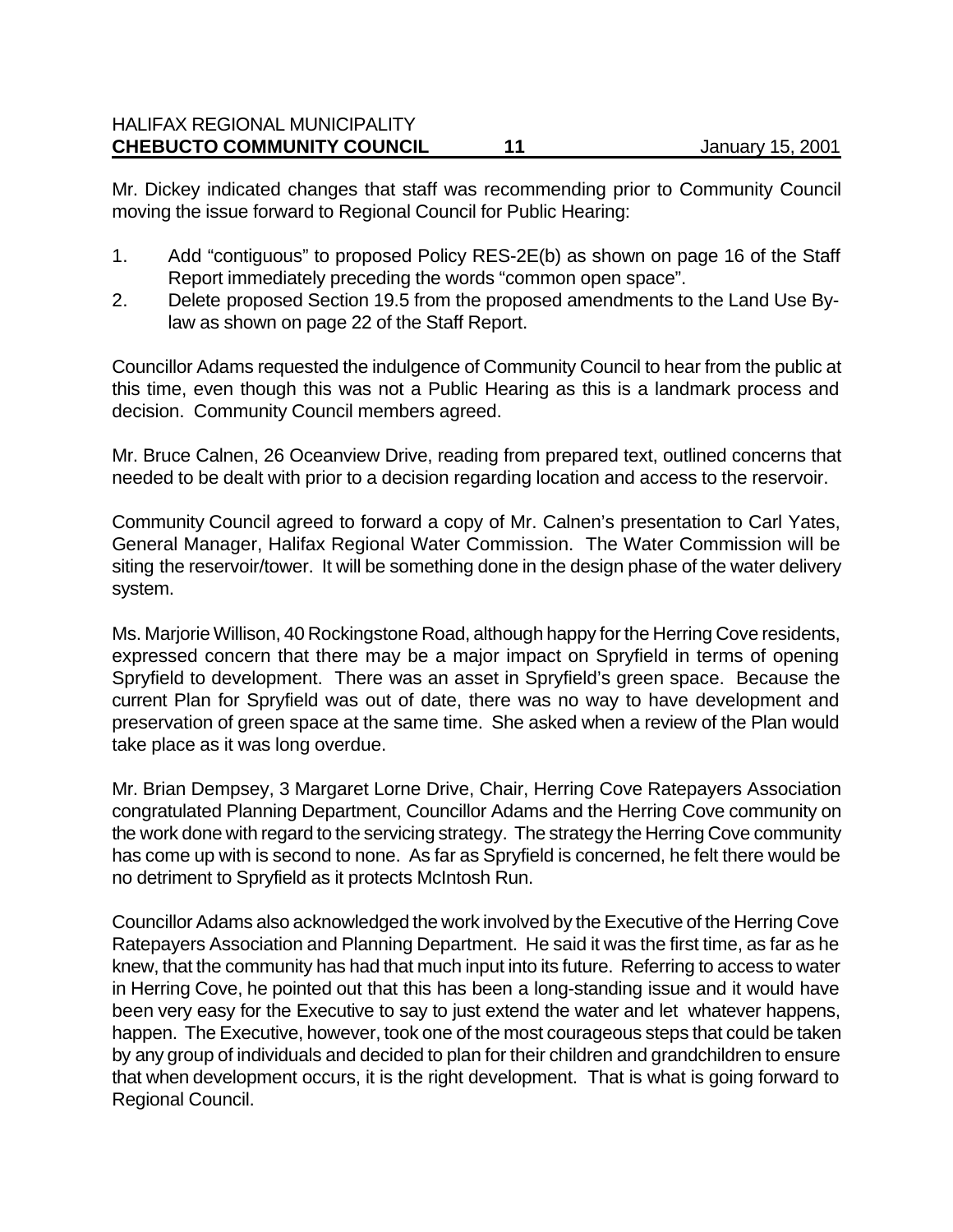Councillor Adams then acknowledged receipt of a letter dated January 12, 2001 addressed to the Planner with regard to this issue. He requested that this letter be sent forward to Regional Council when the Public Hearing takes place.

**MOVED by Councillor Adams, seconded by Councillor Mosher to approve minor amendments to the Staff Report dated January 10, 2001 as follows:**

- **1. Add the word "contiguous" to proposed Policy RES-2E(b) as shown on Page 16 of the Staff Report immediately preceding the words "common open space".**
- **2. Delete Section 19.5 from the proposed amendments to the Land Use By-law as shown on Page 22 of the Staff Report.**

### **MOTION PUT AND PASSED.**

**MOVED by Councillor Adams, seconded by Councillor Mosher to recommend to Regional Council:**

- **1. Give First Reading and hold a Public Hearing on February 13, 2001 on amendments to the Municipal Planning Strategy for Planning District 5 (Chebucto Peninsula) as shown in Attachment 1 to the Staff Report dated January 10, 2001 (revised) and approve the amendments.**
- **2. Give First Reading and hold a Public Hearing on February 13, 2001 on amendments to the Land Use By-law for Planning District 5 (Chebucto Peninsula) as shown in Attachment 2 to the Staff Report dated January 10, 2001 (revised) and approve the amendments.**
- **3. Give First Reading and hold a Public Hearing on February 13, 2001 on amendments to the Subdivision By-law for the former Halifax County Municipality as shown in Attachment 3 of the Staff Report dated January 10, 2001 (revised) and approve the amendments.**

## **MOTION PUT AND PASSED UNANIMOUSLY.**

#### 10.2 **Halifax/Halifax County Waters Advisory Board Appointment**

A report dated January 8, 2001 was before Community Council in this regard.

**MOVED by Councillor Walker, seconded by Councillor Whalen that Mr. Peter Murray be appointed to the Halifax/Halifax County Watershed Advisory Board as the**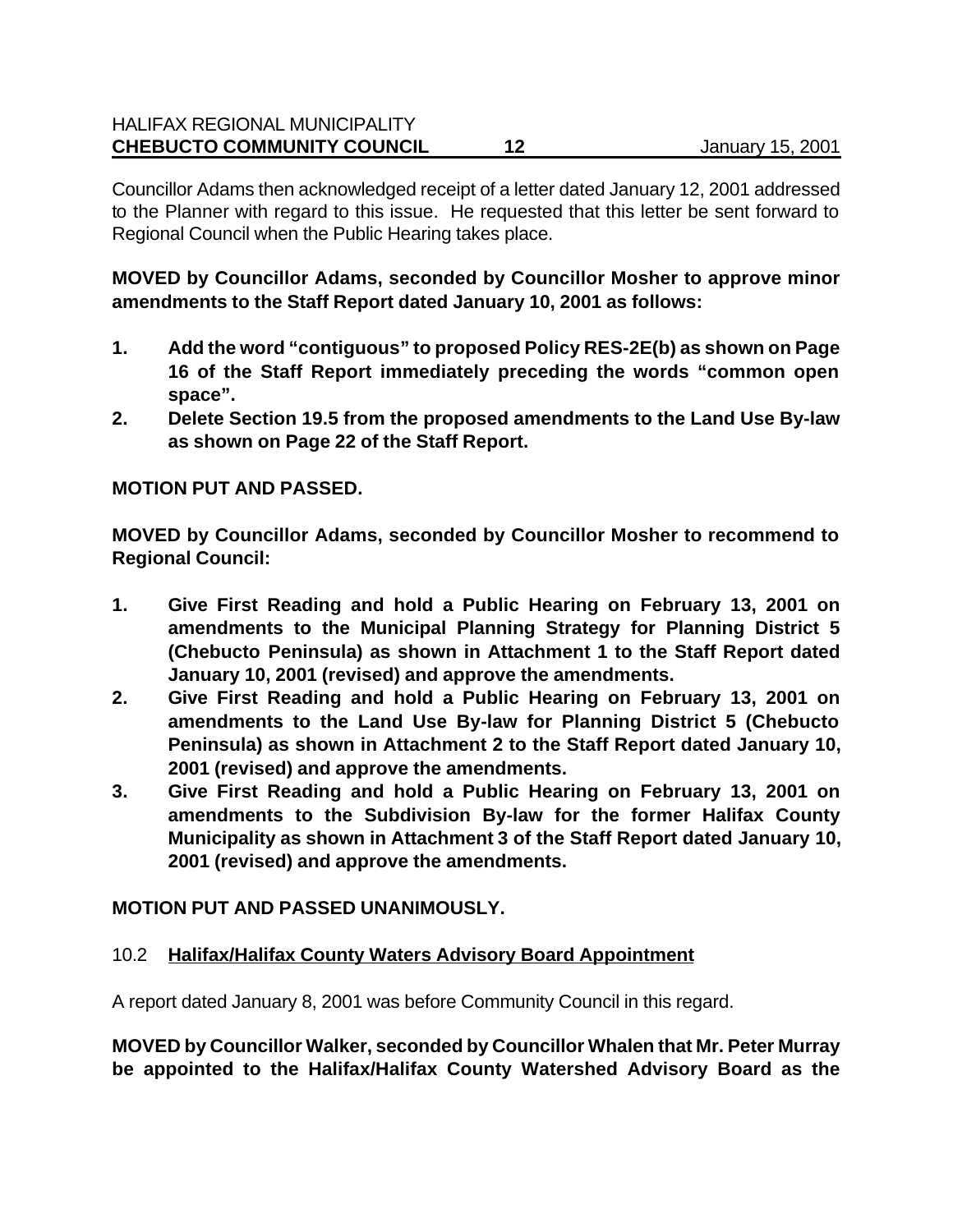**representative for District 15, Fairview/Clayton Park West. MOTION PUT AND PASSED.**

11. **MOTIONS** - None

### 12. **ADDED ITEMS**

### 12.1 **ATV's on Public Lands**

Councillor Adams outlined a safety concern for people walking through the Long Lake area and nearly being run over by a four-wheel ATV. He requested a report from Department of Natural Resources in conjunction with the appropriate enforcement agency to find out a way to catch and prosecute these types of individuals.

It was agreed that a report would be requested.

#### 13. **NOTICES OF MOTION** - None

### 14. **PUBLIC PARTICIPATION**

Mr. Hiram Tiller, 4 Thackeray Close raised the following points:

- He acknowledged the traffic controls put in place off the exit of the 102 into Bayers Lake Park but outlined traffic concerns he had as a result of this placement. He asked what the Municipality was doing with regard to traffic going up Lacewood and coming out of Chain Lake Drive and when there would be improvements made.
- At the Community Council meeting held on September 11, 2000, he asked how much it was costing the taxpayers for traffic calming efforts in the Armview Avenue area. He advised there has been no reply received. He asked that Community Council follow up.

Councillor Adams indicated he would follow up himself regarding Armview Avenue.

- With regard to new assessment notices just being mailed out by the provincial government, he hoped that HRM would ensure that even though the assessments were going up, there would be a zero extra cost to the taxpayer.
- 15. **NEXT MEETING** Monday, February 5, 2001
- 16. **ADJOURNMENT**